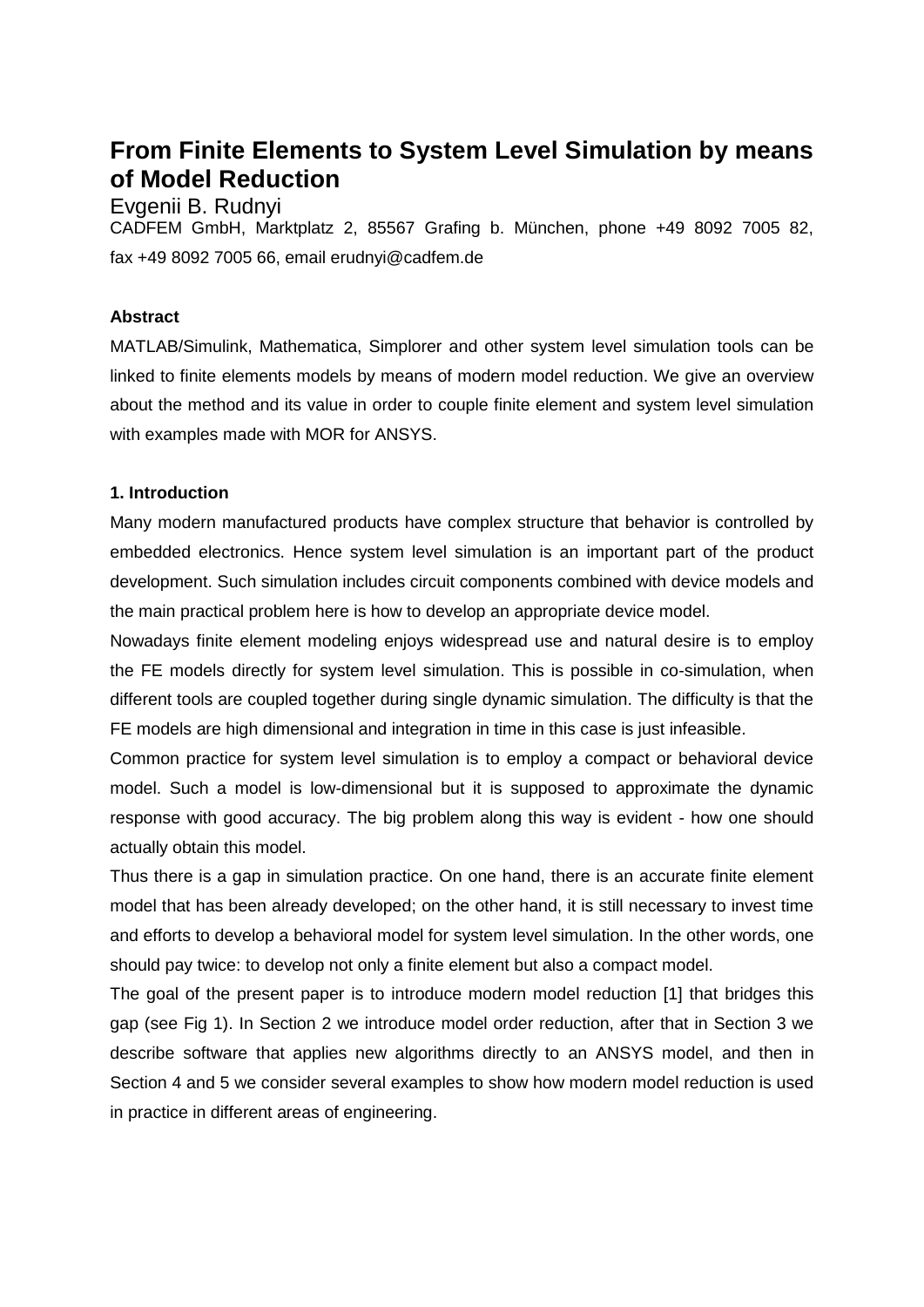

Fig 1: Model order reduction is an efficient means to enable a system-level simulation. Figure shows an example of a compact model for an IGBT module [2].

#### **2. Model Order Reduction**

Model reduction is an area of mathematics that in other words can be referred to as approximation of large scale dynamical system [1]. This is a relatively new technology for the finite element community. The concept of model reduction here as such is not new: the mode superposition and the Guyan reduction have been already employed by engineers for long time. However if one compares the book [1] describing the latest achievements from mathematicians with the book [3] that presents a good overview of approaches employed by engineers, he/she will see a big difference. Whereas the methods developed by engineers are mainly based on intuition, the methods developed by mathematicians are based on a strong mathematical background.

Model reduction starts after the discretization of governing partial differential equations when one obtains ordinary differential equations either of the first (Eq 1) or the second (Eq 2) order.

$$
Ex + Kx = Bu
$$
  
\n
$$
y = Cx
$$
  
\n
$$
M\ddot{x} + E\dot{x} + Kx = Bu
$$
  
\n
$$
y = Cx
$$
\n(1)  
\n(2)

In Eq (1) and (2) *M*, *E*, and *K* are the system matrices and *x* is the state vector containing degrees of freedom in the finite element model. The main difference from a typical finite element notation is 1) splitting of the load vector to a product of a constant input matrix *B* and a vector of input functions  $u$  and 2) the introduction of the output vector  $y$  that contains some linear combinations of the state vector that are of interest in system level simulation. Inputs and outputs in dynamic systems (1) and (2) affect its dynamic behavior considerably and it is important to take them into account during model reduction. Here is the main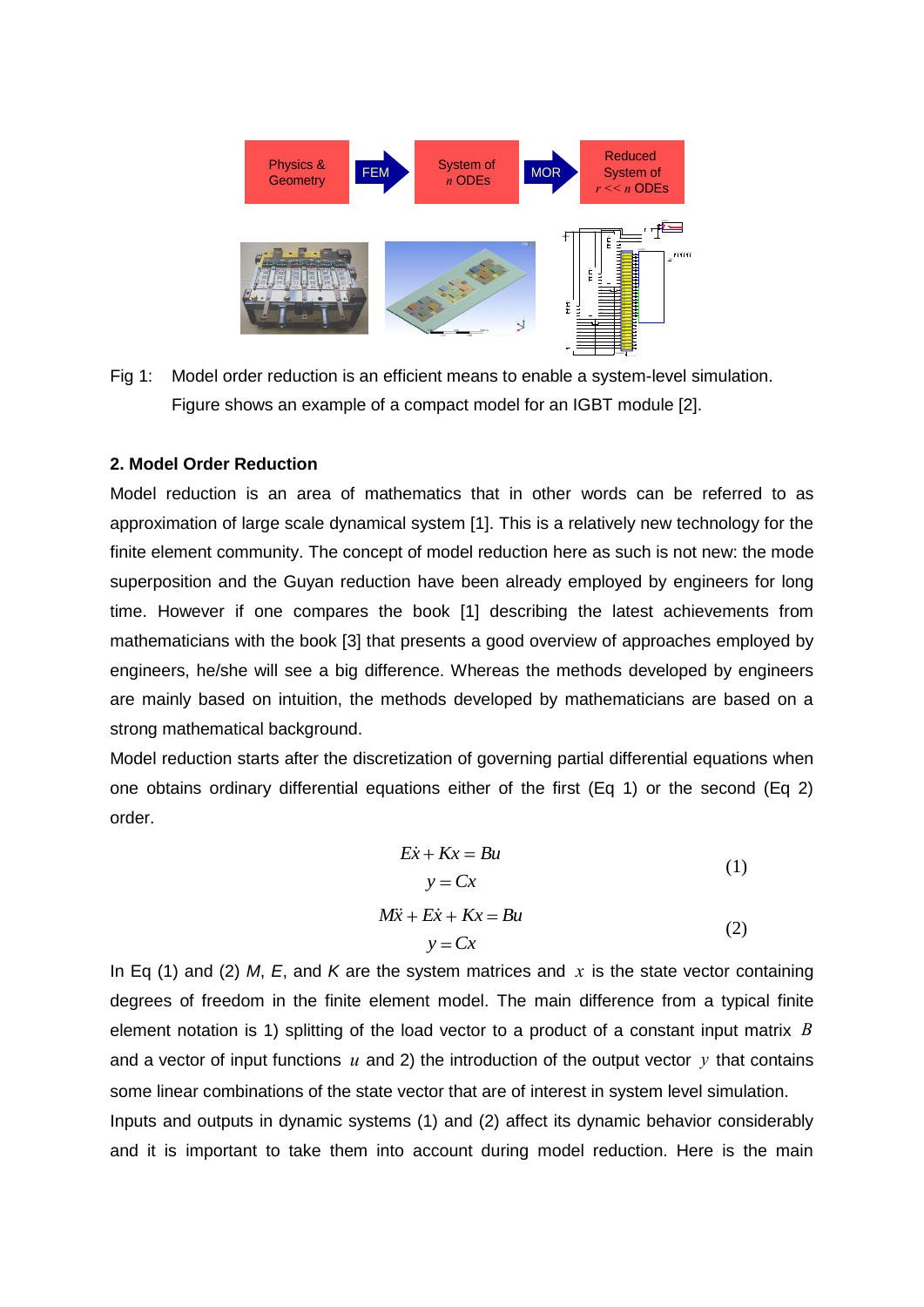difference between modern model reduction with mode superposition and the Gyuan reduction. In order to find the low-dimensional subspace, mode superposition and the Guyan reduction use only the system matrices, while modern model reduction uses all matrices including input and output matrices. Yet, it should be stressed that input functions *u* do not take part in the model reduction process and they are transferred from the original to the reduced model without any changes. At the same time, the model reduction based on the Arnoldi process that is considered in the present paper allows us to preserve the complete output, that is, the output matrix *C* can be equal to the unity matrix.

Model reduction is based on an assumption that the movement of a high dimensional state vector can be well approximated by a small dimensional subspace (Fig 2 left). Provided this subspace is known the original system can be projected on it. This is illustrated for the system of the first order in Fig 2 and it can be generalized to the second order systems the same way.



# Fig. 2: Model reduction as a projection of the high dimensional system onto the lowdimensional subspace.

The main question is how to find the low dimensional subspace that possesses good approximating properties. In structural mechanics, the subspace formed by the eigenvectors corresponding to the lowest frequencies enjoys widespread use. However, it happens that there are much better choices based on Krylov subspaces [1]. It is actually faster to compute them as compared with the modal analysis and, at the same time, they possess better approximation properties. Another advantage is that the projection subspace remains real valued also for unsymmetric matrices.

The model reduction theory is based on the approximation of the transfer function of the original dynamic system. It has been proved that in the case of Krylov subspaces the reduced system matches moments of the original system for the given expansion point. In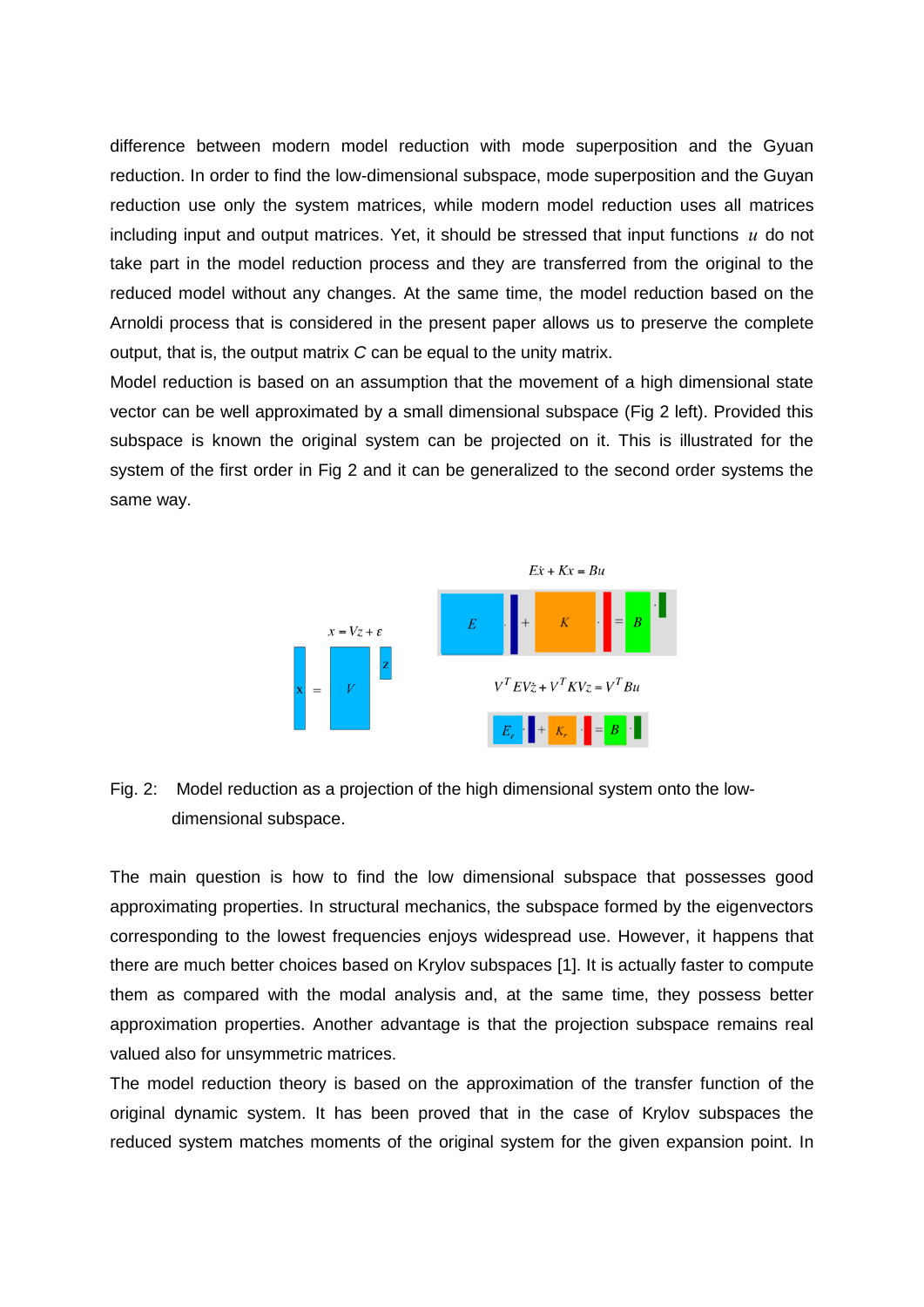other words, if we expand the transfer function around the expansion point, first coefficients will be exactly the same, as for the original system. Mathematically speaking this approach belongs to the Padé approximation and this also explains good approximating properties of the reduced models obtained through modern model reduction. The detailed description of the algorithm and the theorems proving moment matching properties can be found in the book [1].

The dimension of the reduced model during the model reduction process is controlled by the approximation error specified by the user. Although the model reduction methods based on the Padé approximation do not have global error estimates, in practice it is enough to employ an error indicator [4]. In our experience it is working reasonably well for a variety of finite element models.

Finally it should be mentioned that although the original idea of model reduction was to develop a compact model for system level simulation, the time to run the Arnoldi process is comparable with a couple of static solutions [5]. That is, it is much faster to reduce the original model and perform simulation with the reduced model than to perform dynamic simulation of the original high dimensional model. This implies another use of model reduction as fast solver and this allows us to use model reduction also in the optimization process when the reduced model will be used only once (see section 5).



Fig 3: The structure of MOR for ANSYS [5]

# **3. MOR for ANSYS**

The software MOR for ANSYS has been developed at IMTEK, Freiburg University [5][6]. The software reads system matrices from ANSYS FULL files, runs a model reduction algorithm and then writes reduced matrices out (see Fig. 3). The process of generating FULL files in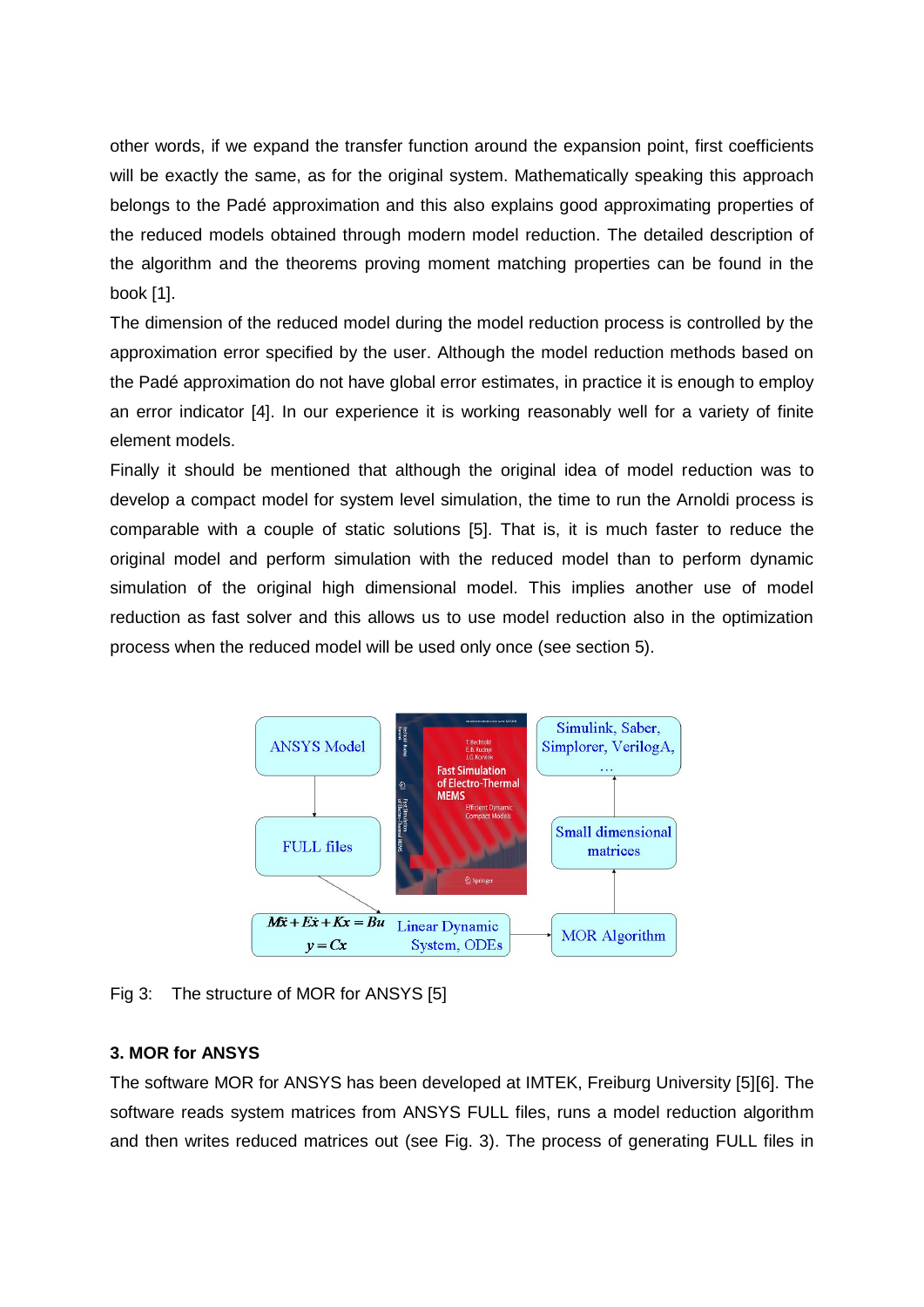Workbench is automated through scripting. The reduced matrices can be read directly in MATLAB/Simulink, Mathematica, Python, Simplorer and other system level simulation tools. It is also possible to write them down as templates for the use in Saber MAST, VerilogA and VHDL-AMS.

For the first order systems in the form of Eq (1), the software runs the Arnoldi process directly for the Krylov subspace made from the system matrices *E* and *K* and the input matrix *B*. For the second order systems in the form of Eq (2), there are three options showed in Fig 4.



Fig. 4. Model reduction options for a second order system in the form of Eq 2.

First, in the common case of proportional damping

$$
E = \alpha M + \beta K \tag{3}
$$

the damping matrix can simply be ignored during the process of constructing the projection basis. In this case, only the mass and stiffness matrices together with the input matrix are employed to generate the required Krylov subspace. The damping matrix is projected afterwards and because of Eq (3) it can actually be computed from reduced mass and stiffness matrices. It is worthy to note that in the case of proportional damping, moment matching properties have been proved to hold for any values of  $\alpha$  and  $\beta$  [7].

In the general case of nonproportional damping, it is always possible to transform dynamic system (2) to the first order system by increasing the dimension of the state vector twice. The disadvantage here is that a reduced system is obtained in the form of the first order system and that computational requirements increase because of the increase in the dimension of the state vector. The use of the second order Krylov subspaces [8][9] removes both disadvantages mentioned before.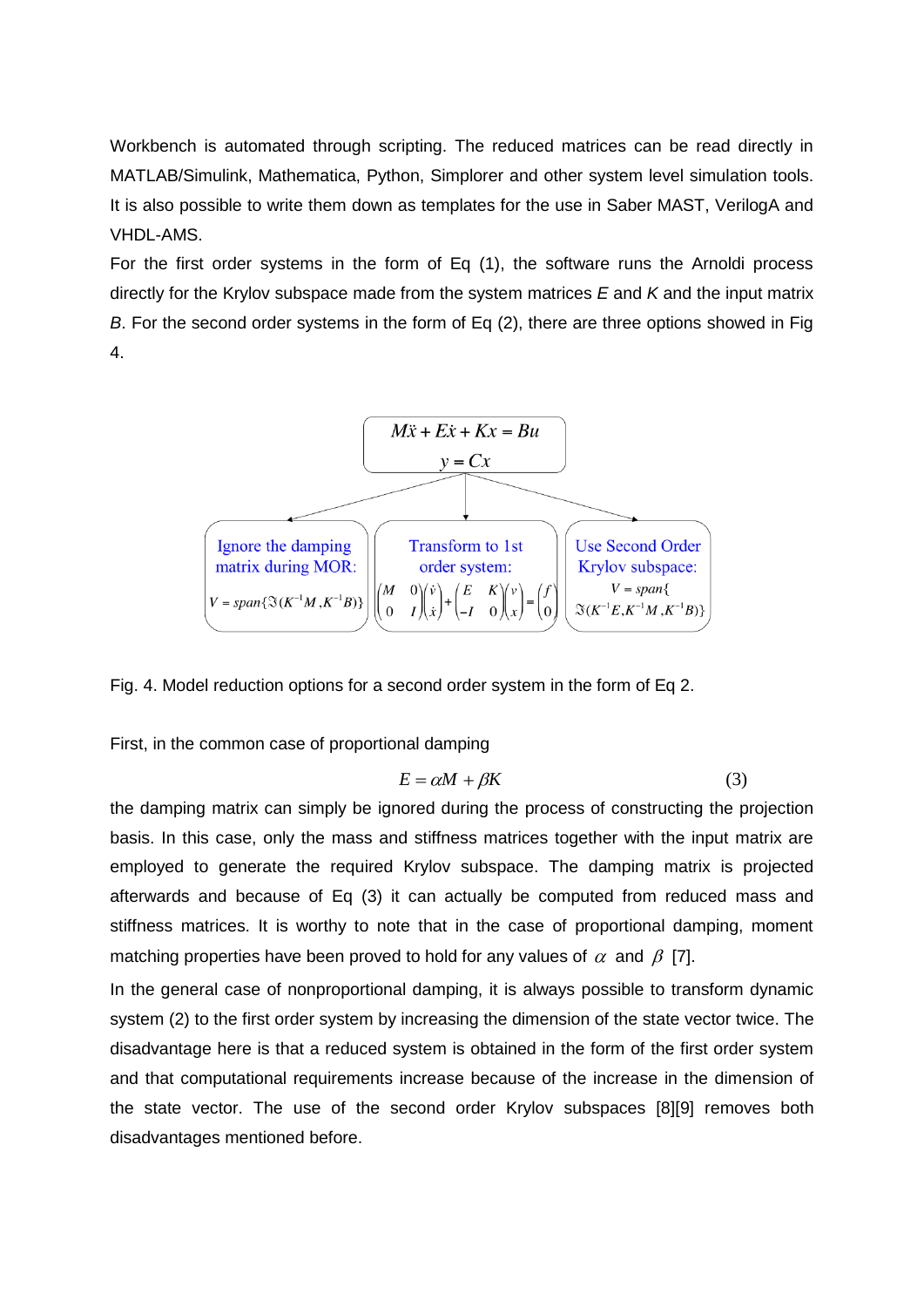MOR for ANSYS uses well-known solvers MUMPS [10] und TAUCS [11] together with the METIS ordering [12] and the optimized BLAS, implements the error indicator to choose the dimension of the reduced model [4], and in addition to the conventional block Arnoldi algorithm [1] employs the superposition Arnoldi [13]. The latter is superior over the block Arnoldi in the case of many inputs [13].

MOR for ANSYS has been used for a variety of finite element models: electro-thermal MEMS, structural mechanics, piezoelectric actuators for control, pre-stressed small-signal analysis for RF-MEMS, thermomechanical models, and acoustics including fluid-structure interactions. There are many MOR for ANSYS related publications: 1 book, 3 book chapter, 4 theses, 16 journal papers and over 60 conference papers. The full list of publications is available at http://modelreduction.com/publicationsByYears.html and in the next sections a few selected applications will be presented.



Fig 5: Dynamic compact thermal model of a package [4]. Figure shows a stationary solution, a block scheme for system level simulation, fragments of the implementation in VerilogA and results at the system level.

### **4. Employing Model Reduction to Generate Dynamic Compact Models**

We start with electrothermal simulation of IGBT in a hybrid vehicle (see Fig 1) [2]. An electrical model of IGBT depends on temperature and the latter should be available during system level simulation. An IGBT module shown in the middle of Fig 1 contains three DCPs with 12 IGBTs and 18 diodes, which define 30 heat sources. With the finite element model in ANSYS one obtains accurate temperature distribution that also takes into account thermal cross talk. MOR for ANSYS generates small matrices and one uses them at the system level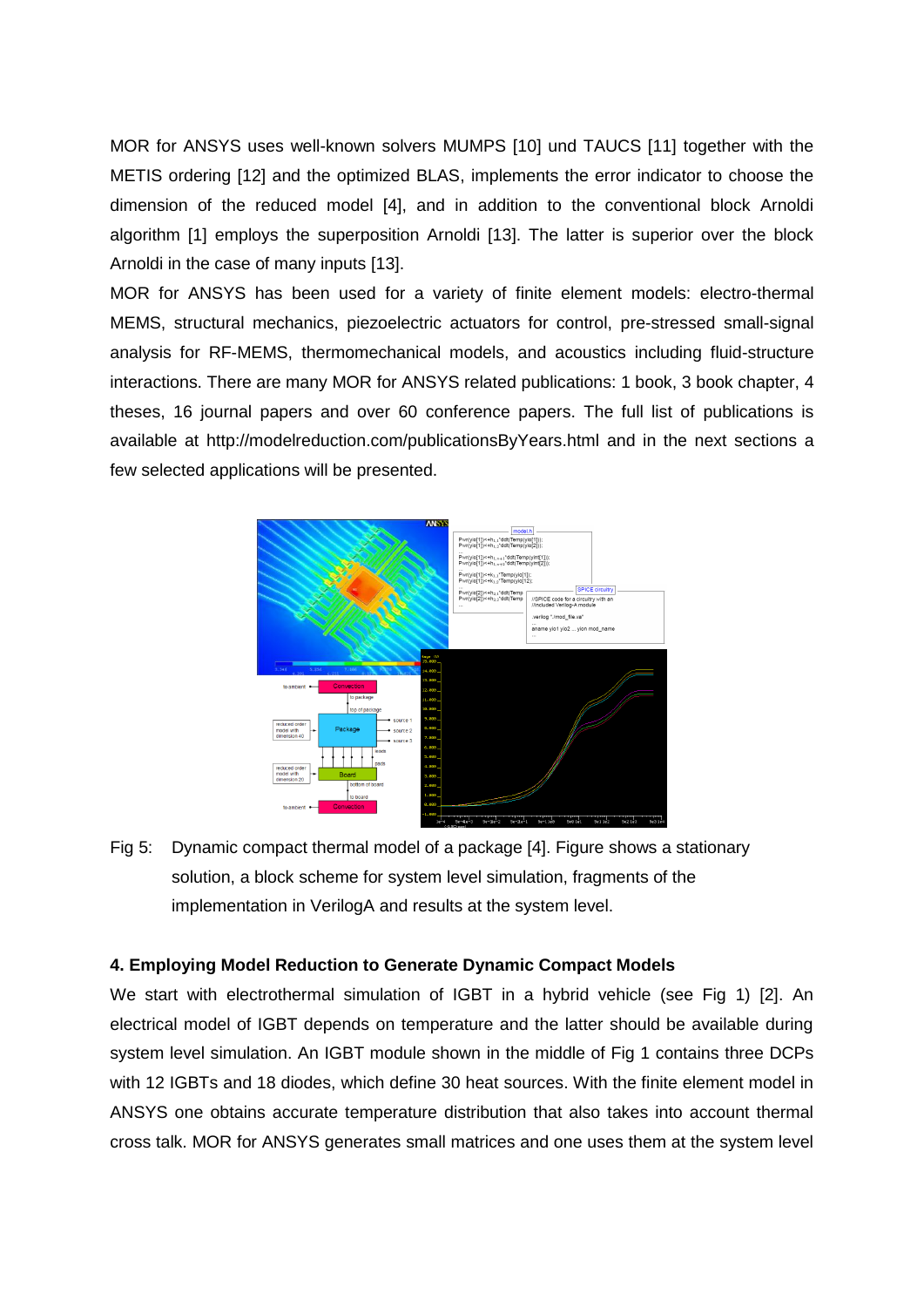for electrothermal simulation [2]. Examples with electrothermal MEMS devices are available in the book [14] and in Fig 5 there is an example of a package from Freescale [15] where system level simulation has been performed in VerilogA.

Although model reduction was developed for linear dynamical models [1], the nonlinearity in the input function can be treated without any changes. As was already mentioned, the input function does not take part in the model reduction process and one employs it without changes. What is necessary is only to estimate the state required to evaluate the input function in the reduced model. Fig 6 presents an example when the heat generation depends on temperature as the resistivity of the heater changes with the temperature [16].



Fig. 6. Model reduction for an electrothermal model of a microhotplate with temperature dependent resistivity of the heater [16].



Fig. 7. HDD actuator and suspension system [17]. The reduced model of dimension 80 approximates the harmonic response of the ANSYS model in the range from 800 to 20000 Hz with an error within the line thickness.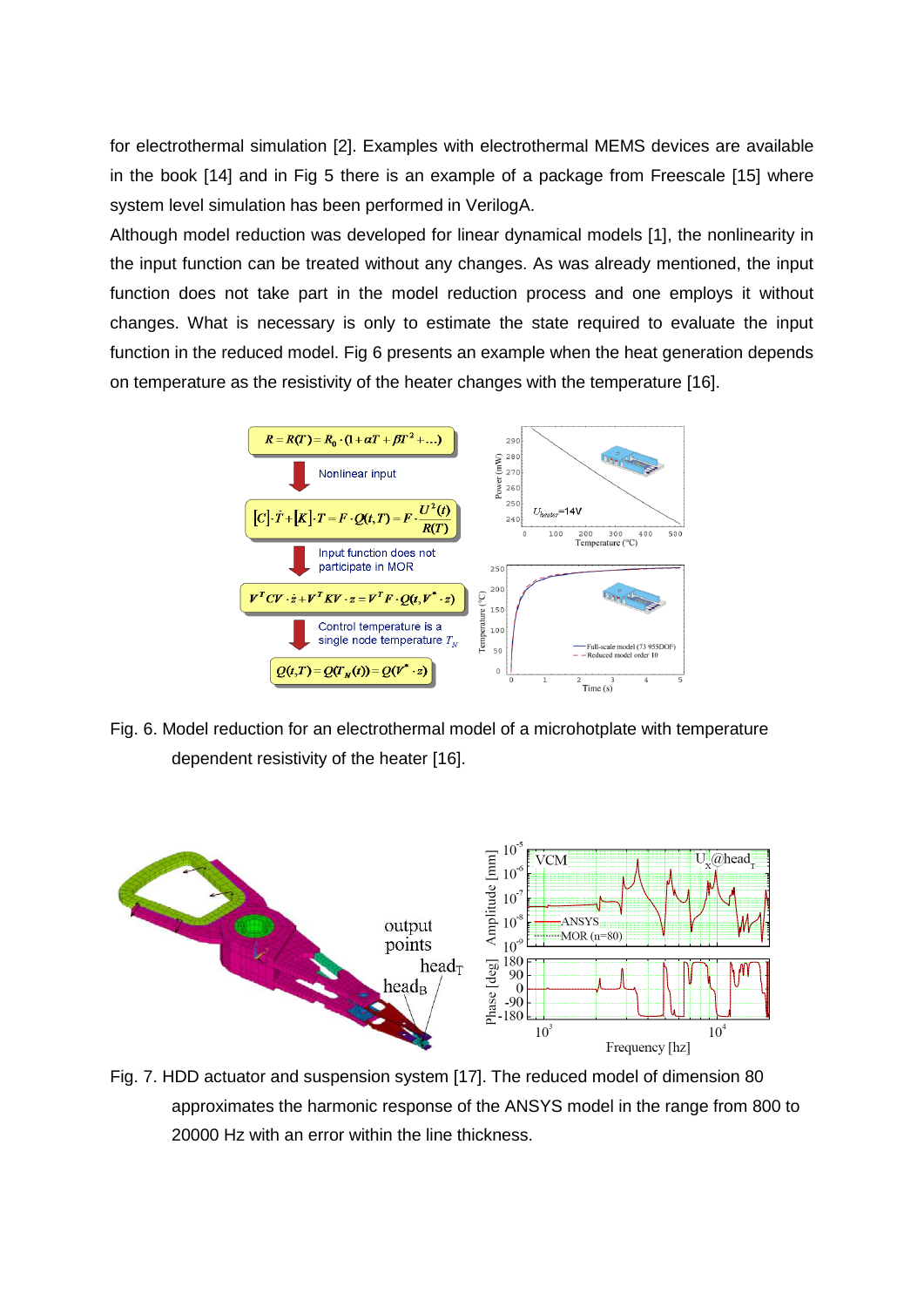MOR for ANSYS is also applicable for structural models. In Fig 7 there is an example of a HDD actuator and suspension system [17]. The reduced model of dimension 80 approximates the harmonic response of the ANSYS model in the range 0 to 20000 Hz with an error within the line thickness. The dimension 80 is well-suited for system level simulation and here is huge difference with the case of co-simulation where the original ANSYS model with more than 70000 degrees of freedom would be employed. Another example from the area of machining tools is given in Fig 8 where there is also a vision from IWF/inspire at ETH for the use of model reduction in the development of a machining tool.



Fig 8: Harmonic response of the Tool Center Pointer for a machining center and a vision of IWF/inspire at ETH for the use of model reduction to develop a machining tool.

### **5. Employing Model Reduction as Fast Solver**

It was already mentioned that the model reduction process with MOR for ANSYS is much faster than a dynamic simulation in ANSYS with the original model. This way it is possible to use MOR for ANSYS as a fast solver for transient or harmonic simulation. Let us consider a model developed at Voith Siemens Hydro Power Generation (see Fig 9). The goal of the simulation is to study the dynamic excitation of turbine rotors by rotating pressure field caused by rotor-stator interaction. A reduce model of dimension 100 very accurately approximates the original ANSYS model. However, the time to generate the reduced model and make harmonic simulation with it is orders of magnitude faster than to perform harmonic response simulation in ANSYS.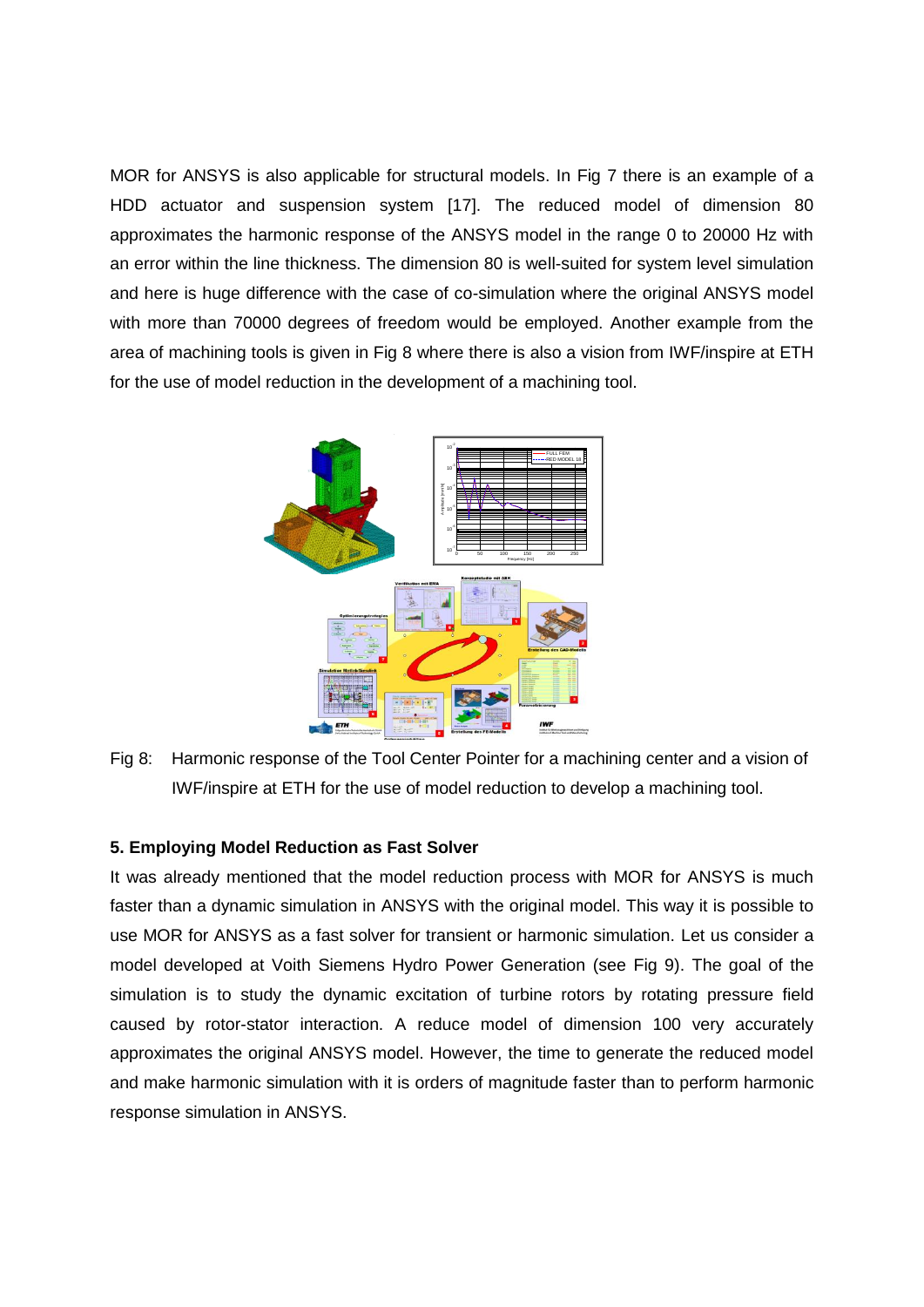

By courtesy of Voith Siemens Hydro Power Generation GmbH & Co. KG

Fig 9: Model reduction for a FSI problem. Figure shows dynamic excitation of turbine rotors by rotating pressure field caused by rotor-stator interaction.



Fig. 10. The use of model reduction in the optimization loop as fast solver.

This allows us to employ model reduction as a fast solver in the optimization process (see Fig. 10). The use of MOR for ANSYS for the optimization of a microaccelerometer is documented in [18] and for structural acoustic optimization to improve acoustic characteristics of a vehicle (NVH – Noise, Vibration, Harshness) in [19]. Fig 11 shows the results of the optimization of the composite stacking sequence in order to reduce the noise pressure level. Here model reduction has allowed researches to speed up harmonic simulation for each iteration and thus for the whole optimization by a factor 50.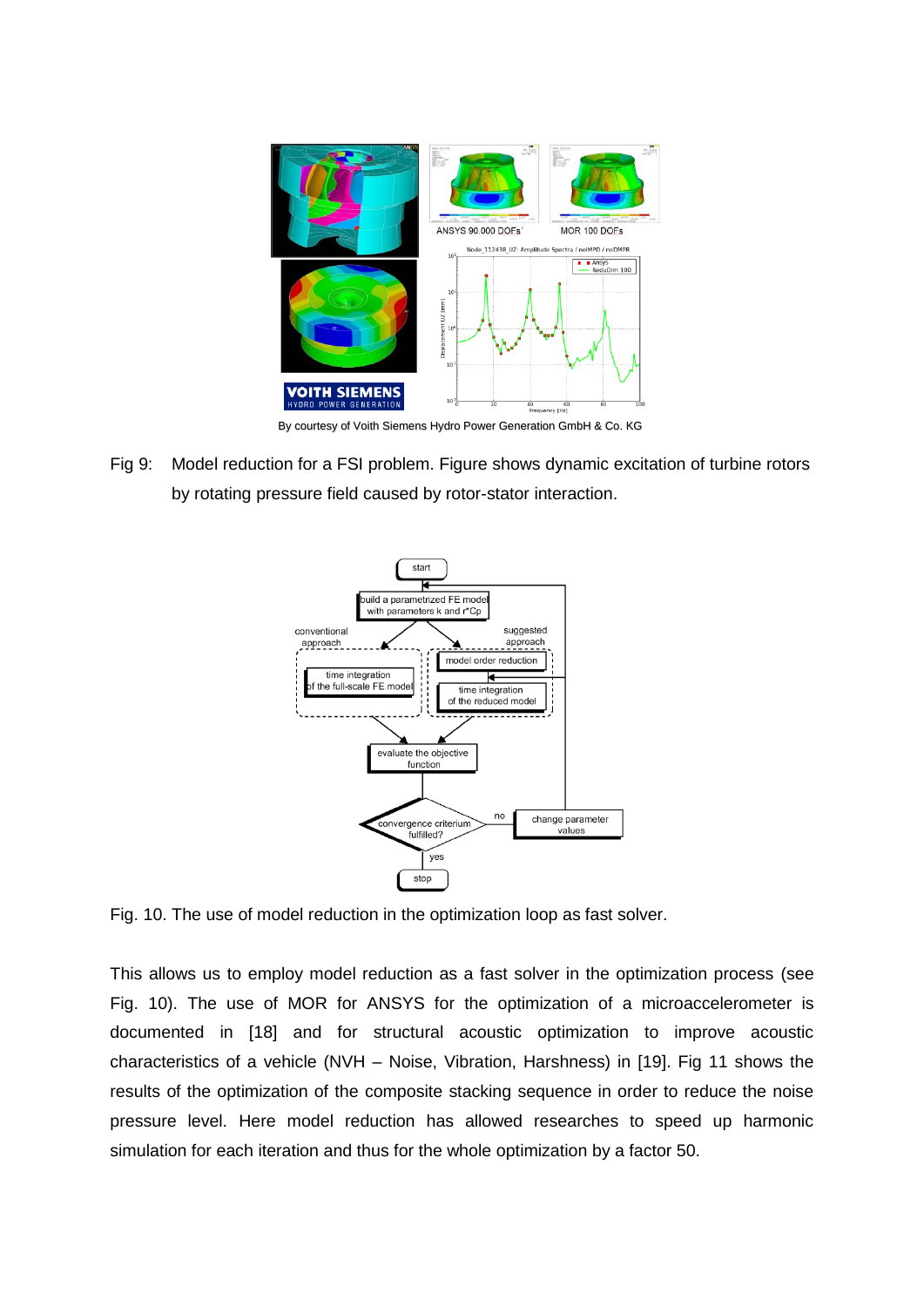

Fig 11: A comparison of Arnoldi predicted fluid pressure for composite stacking sequences: [0/0/0/0]sym, [0/90/0/90]sym, [30/-30/30/-30]sym and optimum stacking sequence [153/68/70/64/32/31/37/45] obtained by LHS/MADS optimization. On the right is the optimal stacking sequence [19].

### **6. Conclusion**

We have shown that model reduction is a perfect tool to generate accurate reduced models directly from the finite element models. It should be mentioned that MOR for ANSYS is applicable for any linear model developed in ANSYS either as a tool to automatically generate a compact dynamic model for system level simulation or a fast solver for dynamic simulation. It has been also shown that nonlinearity in the input function can be treated in the present framework without any changes. When the system matrices are nonlinear it is possible to linearize the model around the operation point. Such an approach for electromechanical models of RF resonators is presented in [20]. Alternatively when the nonlinearity is weak the Krylov subspace method can be generalized to include quadratic and cubic effects [21]. Finally moment matching can be also generalized to the case when it is necessary to preserve some parameters from the system matrices in the reduced model as symbols [22][23].

[1] A. C. Antoulas, "Approximation of Large-Scale Dynamical Systems". Society for Industrial and Applied Mathematic, 2005, ISBN: 0898715296.

[2] A. Dehbi, W. Wondrak, E. B. Rudnyi, U. Killat, P. van Duijsen. Efficient Electrothermal Simulation of Power Electronics for Hybrid Electric Vehicle. Eurosime 2008, International Conference on Thermal, Mechanical and Multi-Physics Simulation and Experiments in Micro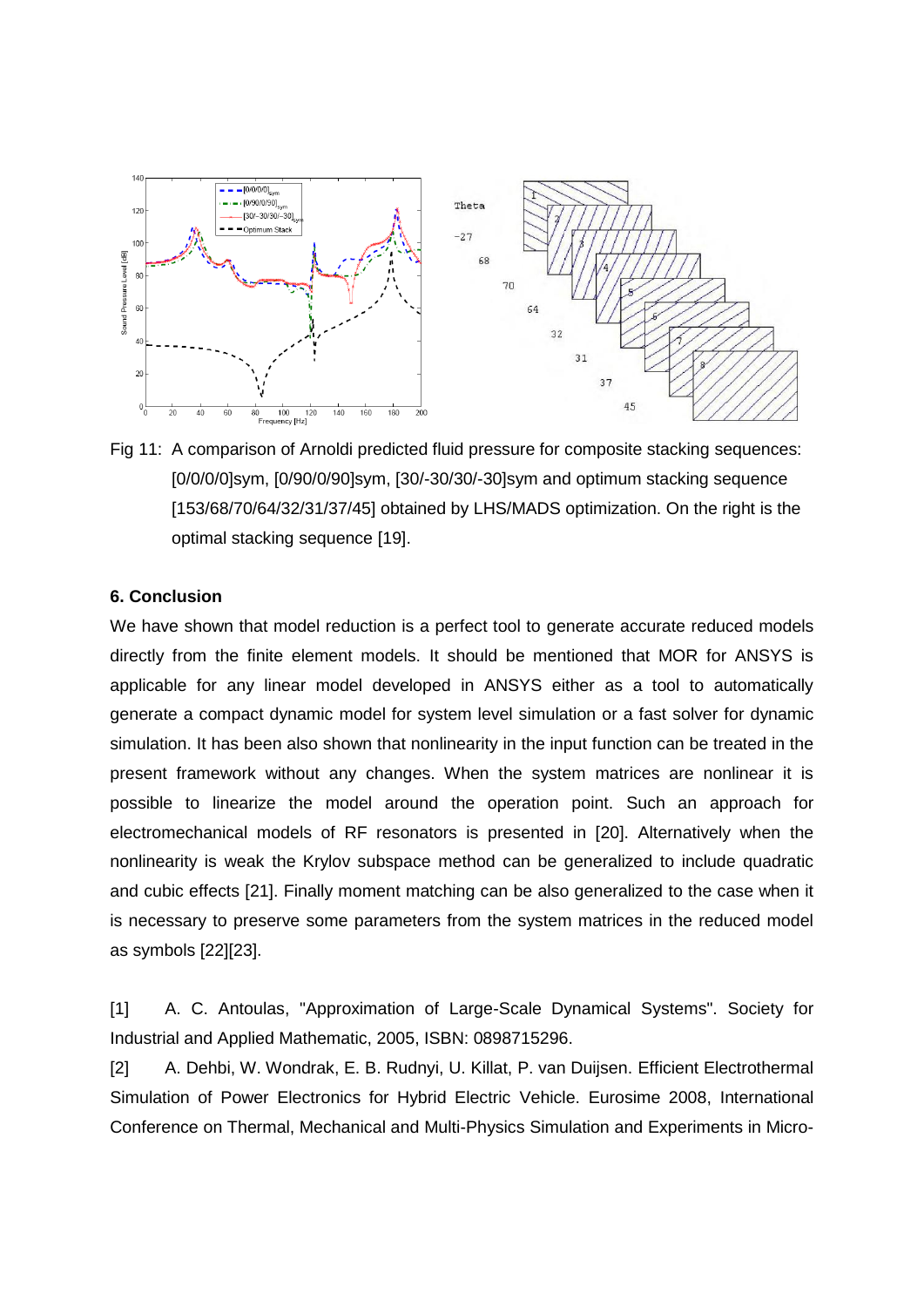Electronics and Micro-Systems, 21 - 23 April, Freiburg, Germany, Proceedings of EuroSime 2008, p. 412-418.

[3] Z.-Q. Qu, "Model Order Reduction Techniques: with Applications in Finite Element Analysis". Springer, 2004, ISBN: 1852338075.

[4] T. Bechtold, E. B. Rudnyi and J. G. Korvink, Error indicators for fully automatic extraction of heat-transfer macromodels for MEMS. Journal of Micromechanics and Microengineering 2005, v. 15, N 3, pp. 430-440.

[5] E. B. Rudnyi and J. G. Korvink. "Model Order Reduction for Large Scale Engineering Models Developed in ANSYS." Lecture Notes in Computer Science, v. 3732, pp. 349-356, 2006.

[6] MOR for ANSYS, http://ModelReduction.com.

[7] R. Eid, B. Salimbahrami, B. Lohmann, E. B. Rudnyi, J. G. Korvink. Parametric Order Reduction of Proportionally Damped Second-Order Systems. Sensors and Materials, v. 19, N 3, p. 149-164, 2007.

[8] Z. Bai and Y. Su. Dimension Reduction of Second-Order Dynamical Systems via a Second-Order Arnoldi method. SIAM J. Sci. Comput., Vol.26, No.5, pp.1692-1709, 2005.

[9] B. Salimbahrami, B. Lohmann. Order reduction of large scale second-order systems using Krylov subspace methods. Linear Algebra and its Applications, v. 415, N 2-3, p. 385- 405, 2005.

[10] P. R. Amestoy, I. S. Duff and J.-Y. L'Excellent, Multifrontal parallel distributed symmetric and unsymmetric solvers, in Comput. Methods in Appl. Mech. Eng., 184, 501-520 (2000).

[11] V. Rotkin, S. Toledo. The design and implementation of a new out-of-core sparse Cholesky factorization method. ACM Transactions on Mathematical Software, 30: 19-46, 2004.

[12] G. Karypis, V. Kumar. A fast and high quality multilevel scheme for partitioning irregular graphs. SIAM Journal on Scientific Computing, Vol. 20, No. 1, pp. 359 - 392, 1999.

[13] P. Benner, Lihong Feng, E. B. Rudnyi. Using the Superposition Property for Model Reduction of Linear Systems with a Large Number of Inputs. MTNS2008, Proceedings of the 18th International Symposium on Mathematical Theory of Networks and Systems (MTNS2008), Virginia Tech, Blacksburg, Virginia, USA, July 28-August 1, 2008, 12 pages, 2008.

[14] T. Bechtold, E. B. Rudnyi, J. G. Korvink. Fast Simulation of Electro-Thermal MEMS: Efficient Dynamic Compact Models, Springer 2006, ISBN: 978-3-540-34612-8.